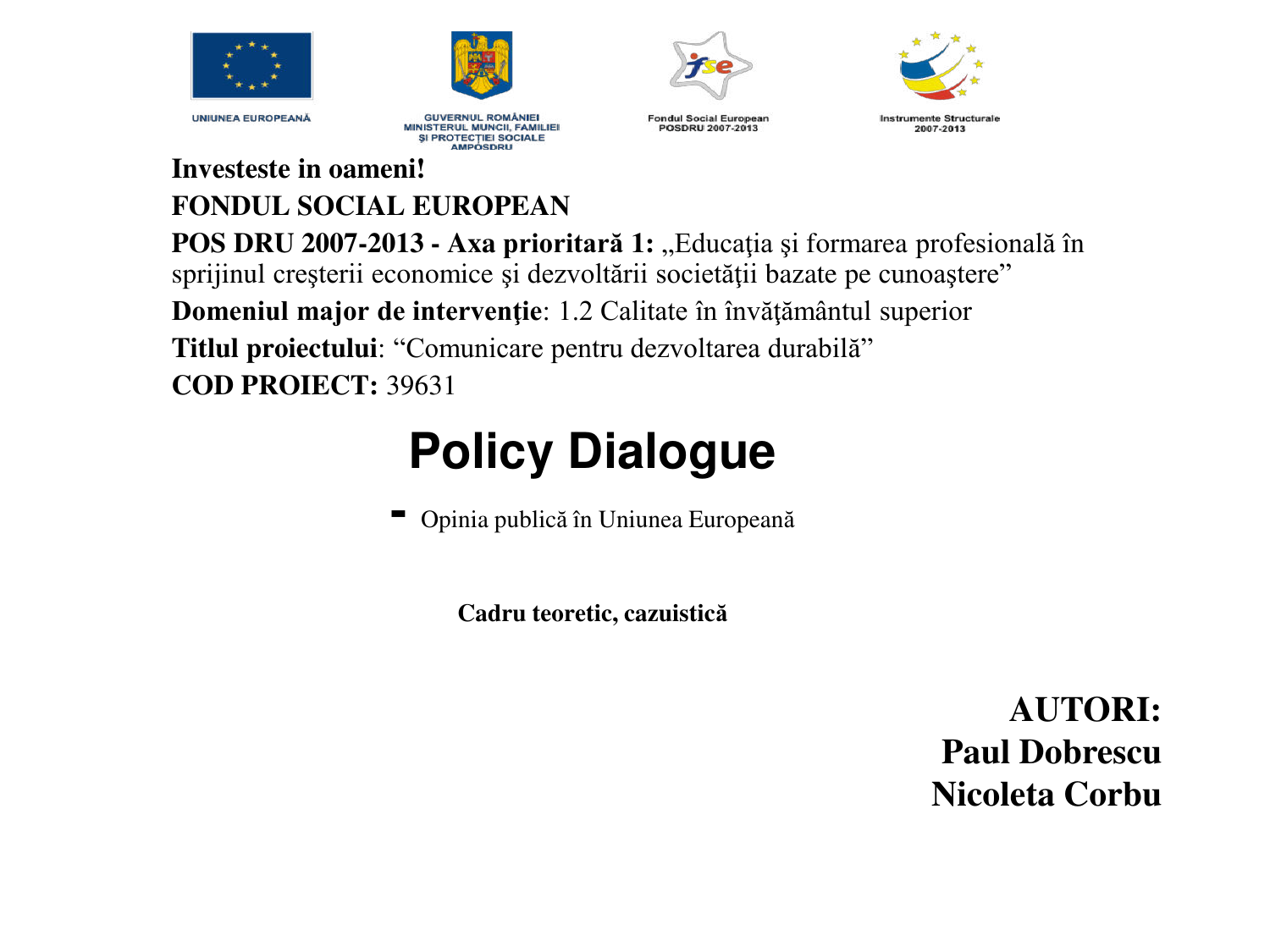



**GUVERNUL ROMÂNIEI** 

**MINISTERUL MUNCII, FAMILIEI** 

SI PROTECTIEI SOCIALE **AMPOSDRU** 







**Instrumente Structurale** 2007-2013



Tema 1. Opinia publica: cadru teoretic

- Tema 2. Masurarea opiniei publice: sondaje de opinie
- Tema 3. Opinia publica in Uniunea Europeana
- Tema 4. Masurarea opiniei publice in Uniunea Europeana: Eurobarometre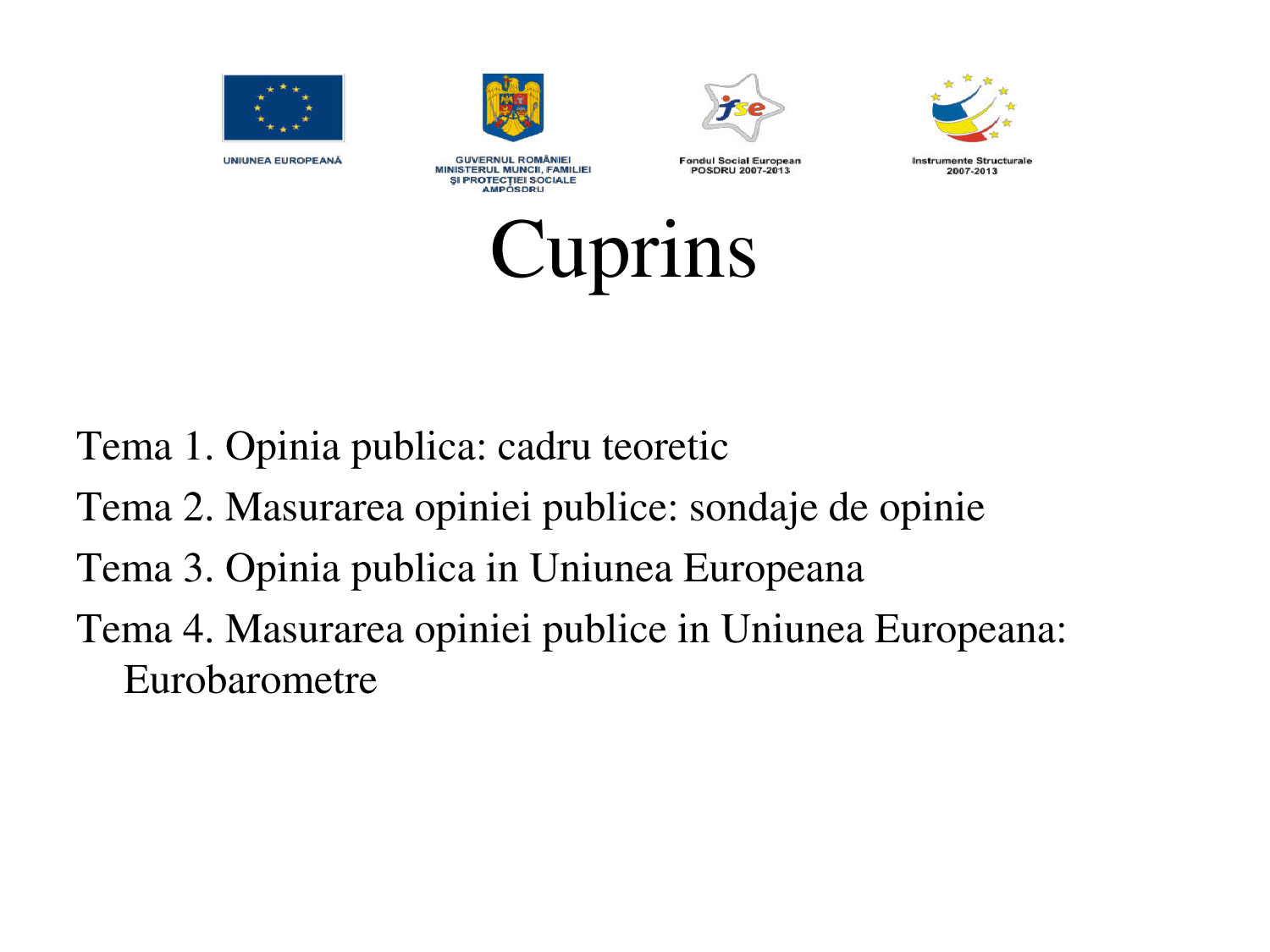







**GUVERNUL ROMÂNIEI MINISTERUL MUNCII, FAMILIEI** SI PROTECTIEI SOCIALE **AMPOSDRU** 

Cuprins

**Fondul Social European** POSDRU 2007-2013

**Instrumente Structurale** 2007-2013

Tema 5. Uniunea Europeana: Centru vs. Periferie

Tema 6. De la opinie publica la sfera publica

Tema 7. Uniunea Europeana in criza

Tema 8. Uniunea Europeana incotro?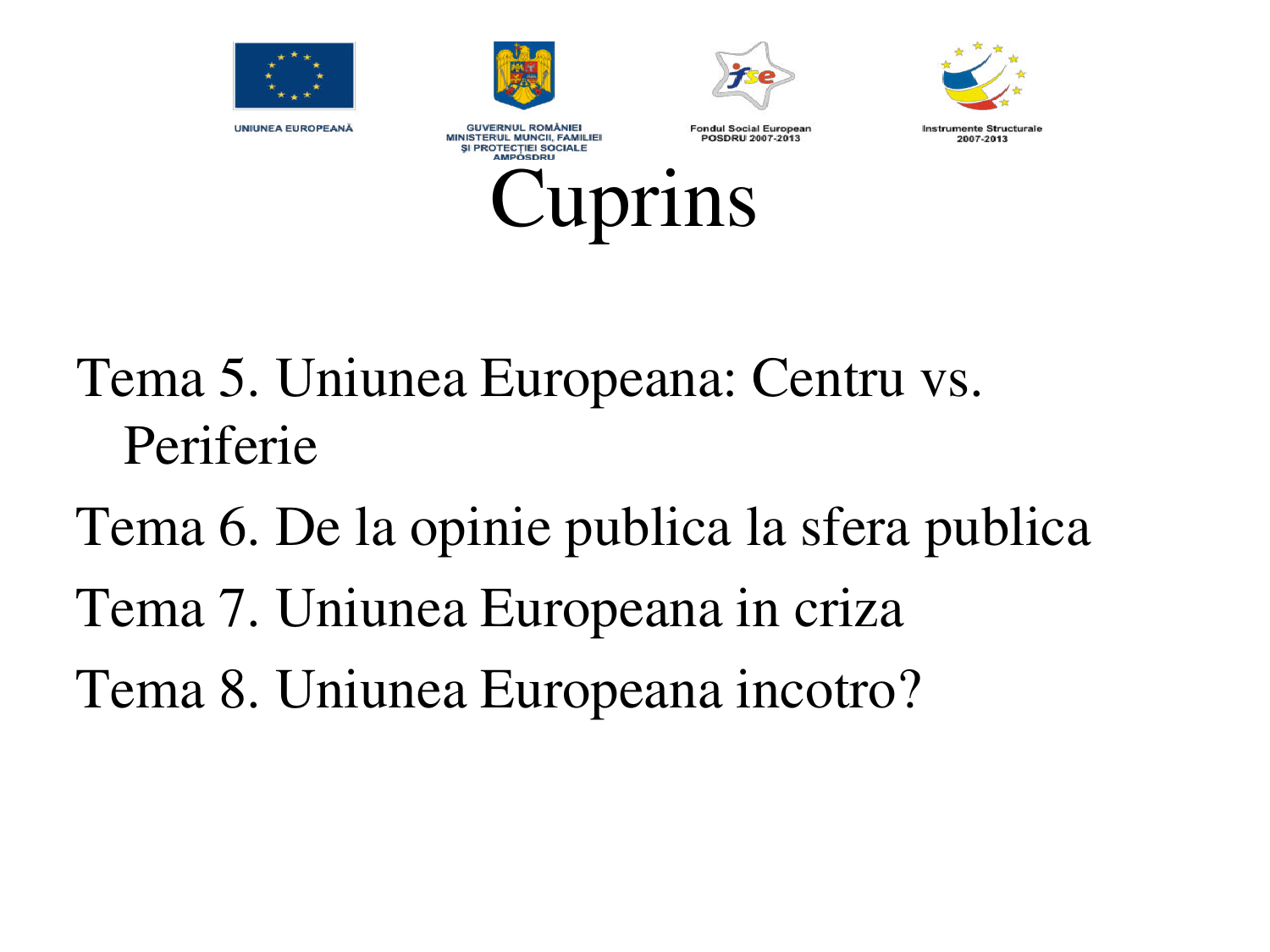



**GUVERNUL ROMÂNIEI** 

MINISTERUL MUNCII, FAMILIEI

SI PROTECTIEI SOCIALE **AMPOSDRU** 



POSDRU 2007-2013



2007-2013

# **Tema 2. Masurarea opiniei publice. Sondaje de opinie**

Masuratori ale opiniei publice Probleme de masurare Erori si prezentari partinitoare Efecte ale sondajelor

Studii de caz: Sondaje de opinie (context national) Exit-poll-uri: influente, efecte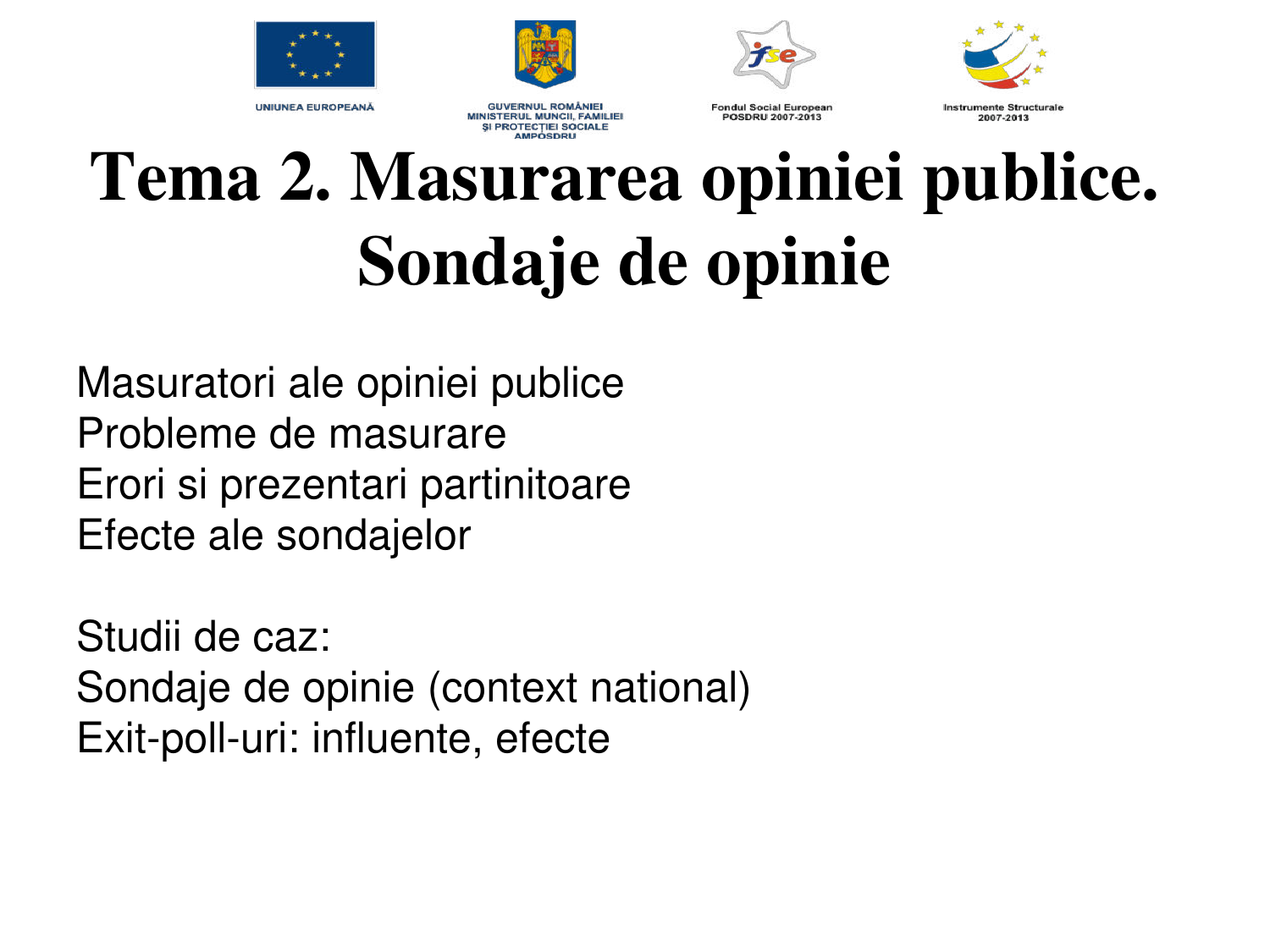







**GUVERNUL ROMÂNIEI MINISTERUL MUNCII, FAMILIEI** *SI PROTECTIEI SOCIALE* **AMPOSDRU** 

**Fondul Social European** POSDRU 2007-2013

**Instrumente Structurale** 2007-2013

### **Tema 3. Opinia publica in Uniunea Europeana**

Istoricul formarii Uniunii Europene Atitudini fata de Uniunea Europeana

Cercetari legate de opinia publica in UE

- tipuri de cercetari: cantitative, calitative
- logica cercetarilor legate de opinie publica in UE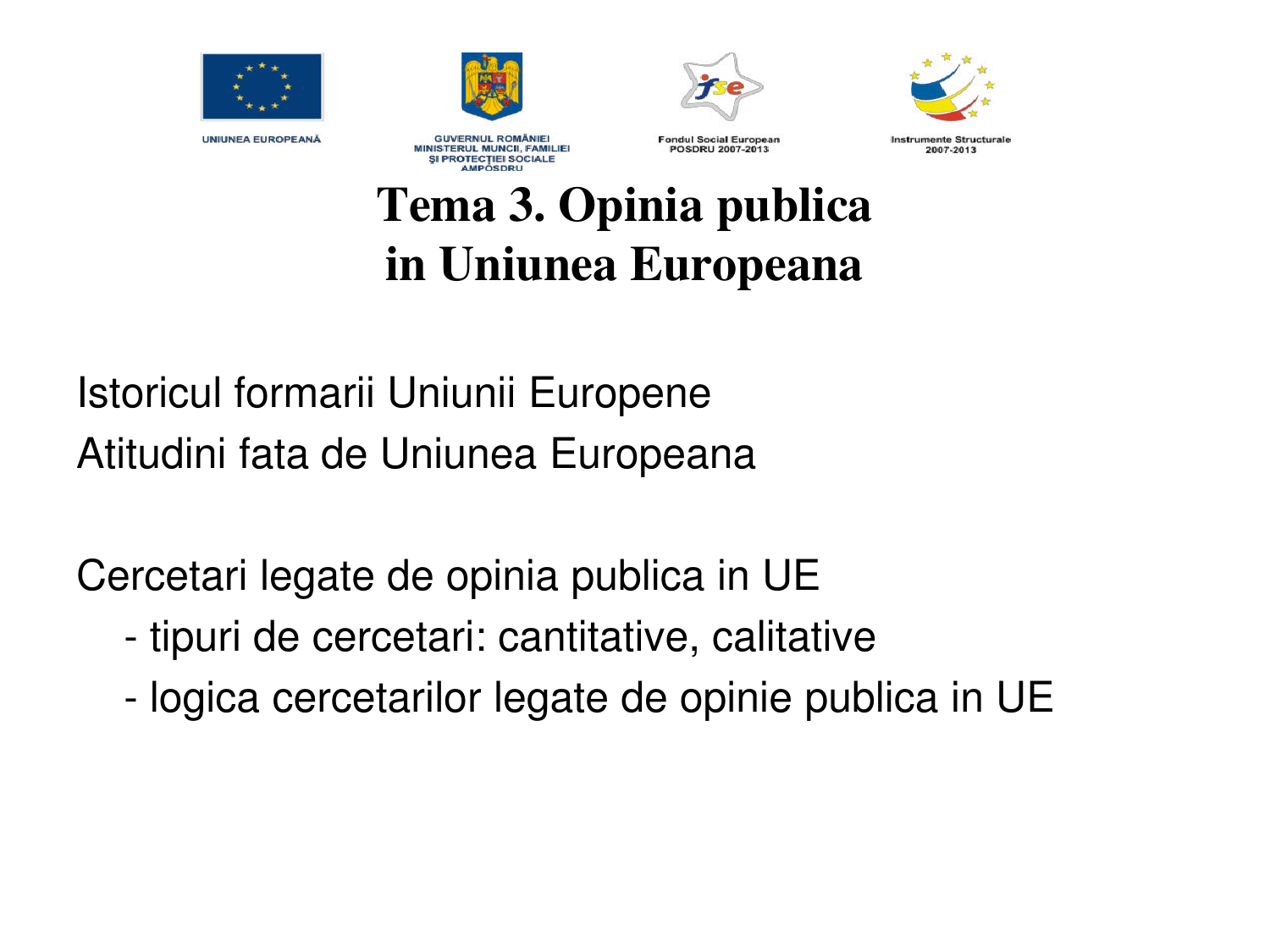







**GUVERNUL ROMÂNIEI MINISTERUL MUNCII, FAMILIEI** SI PROTECTIEI SOCIALE **AMPOSDRU** 

**Enndul Social European** POSDRU 2007-2013

**Instrumente Structurale** 2007-2013

## **Tema 5. Uniunea Europeana: Centru vs. Periferie**

- Recesiunea in zona euro
- Problemele sociale si financiare din Portugalia, Irlanda, Grecia, Spania
- Slabiciunea structural a Sistemului Monetar European
- Disparitatile dintre statele membre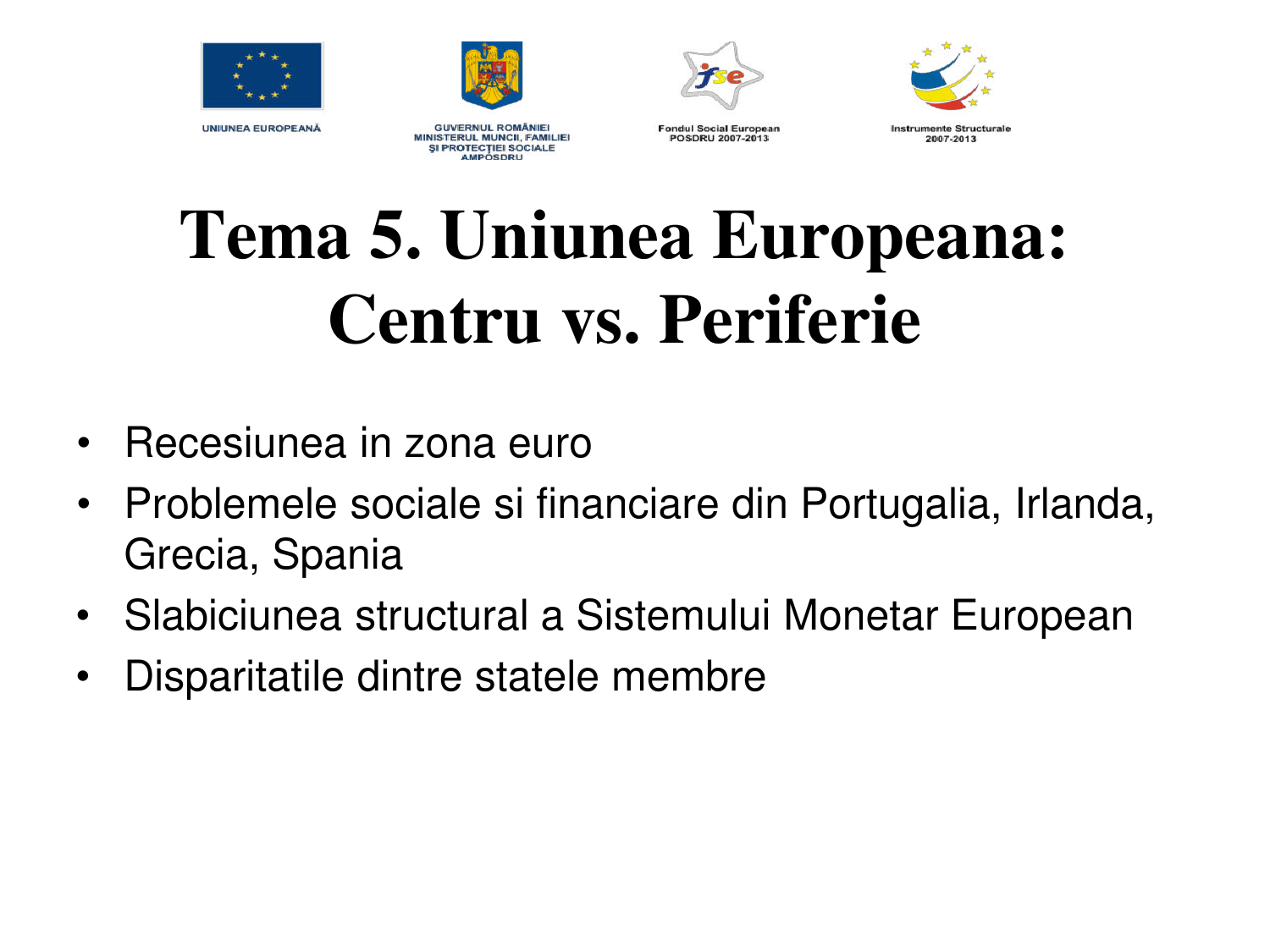







**GUVERNUL ROMÂNIEI MINISTERUL MUNCII, FAMILIEI SI PROTECTIEI SOCIALE AMPOSDRU** 

**Fondul Social European** POSDRU 2007-2013

**Instrumente Structurale** 2007-2013

# **Tema 6. De la opinie publica la sfera publica**

- Jurgen Habermas: conceptul de "sfera publica"
- Sfera publica sau sfere publice
- Transformarile opiniei publice
- Spre o sfera publica europeana
- Tipuri de sfere publice europene
- Studii de caz: Sfera publica europeana (sondaje nationale in statele membre: euroscepticism, civism si implicare publica, identitate europeana etc.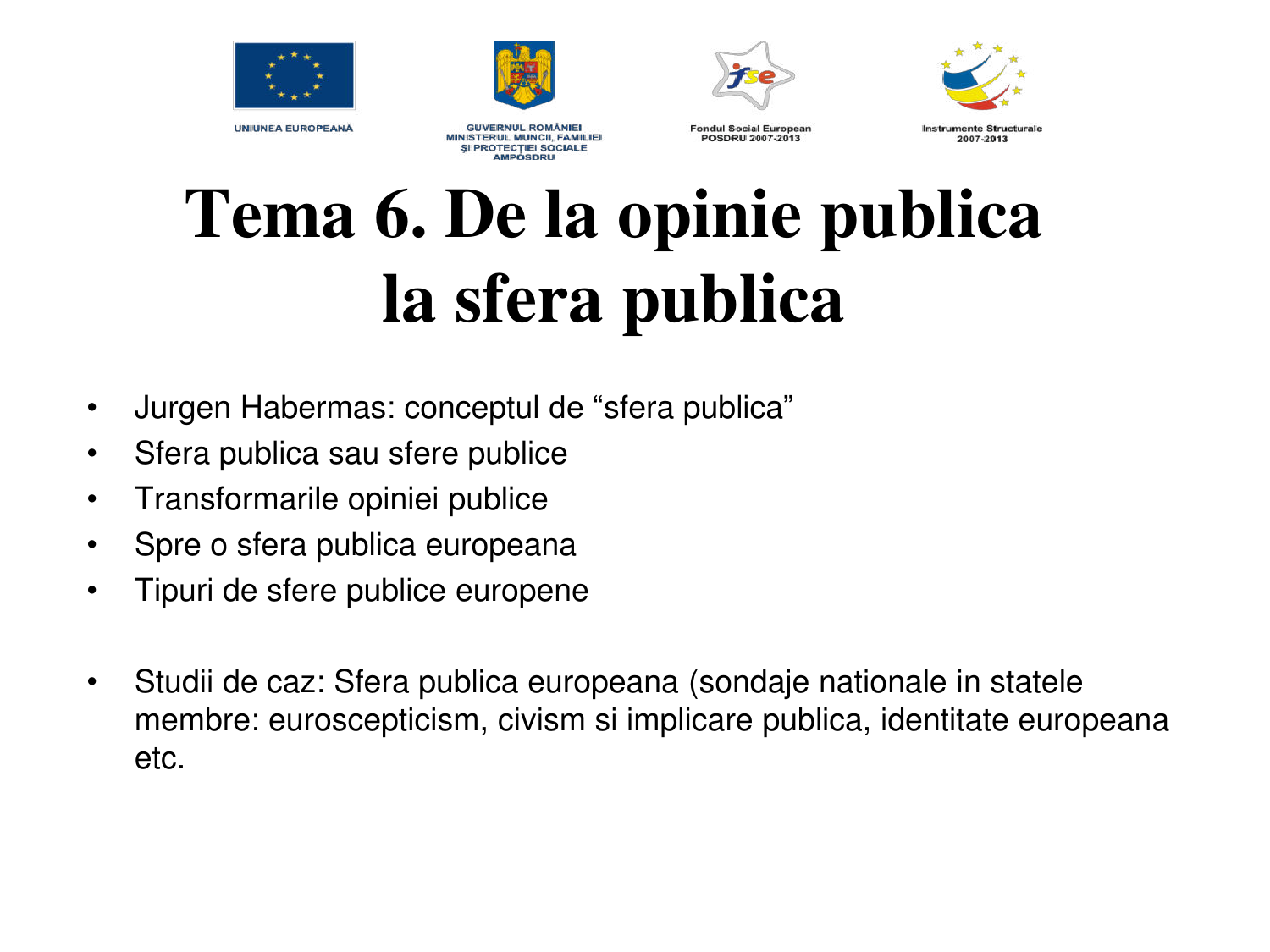







**Instrumente Structurale** 

2007-2013

**UNIUNEA EUROPEANĂ** 

**GUVERNUL ROMÂNIEI MINISTERUL MUNCII, FAMILIEI** SI PROTECTIEI SOCIALE **AMPOSDRU** 

**Fondul Social European** POSDRU 2007-2013

**Tema 7. Uniunea Europeana in criza** 

- UE: "o casa construita pe jumatate"
- Reactii institutionale la criza
- Momente cheie in gestionarea crizei
- Etape ale crizei europene
- Explicatii ale crizei
- Studii de caz romanesti: masurarea opiniei publice vs. opinia elitelor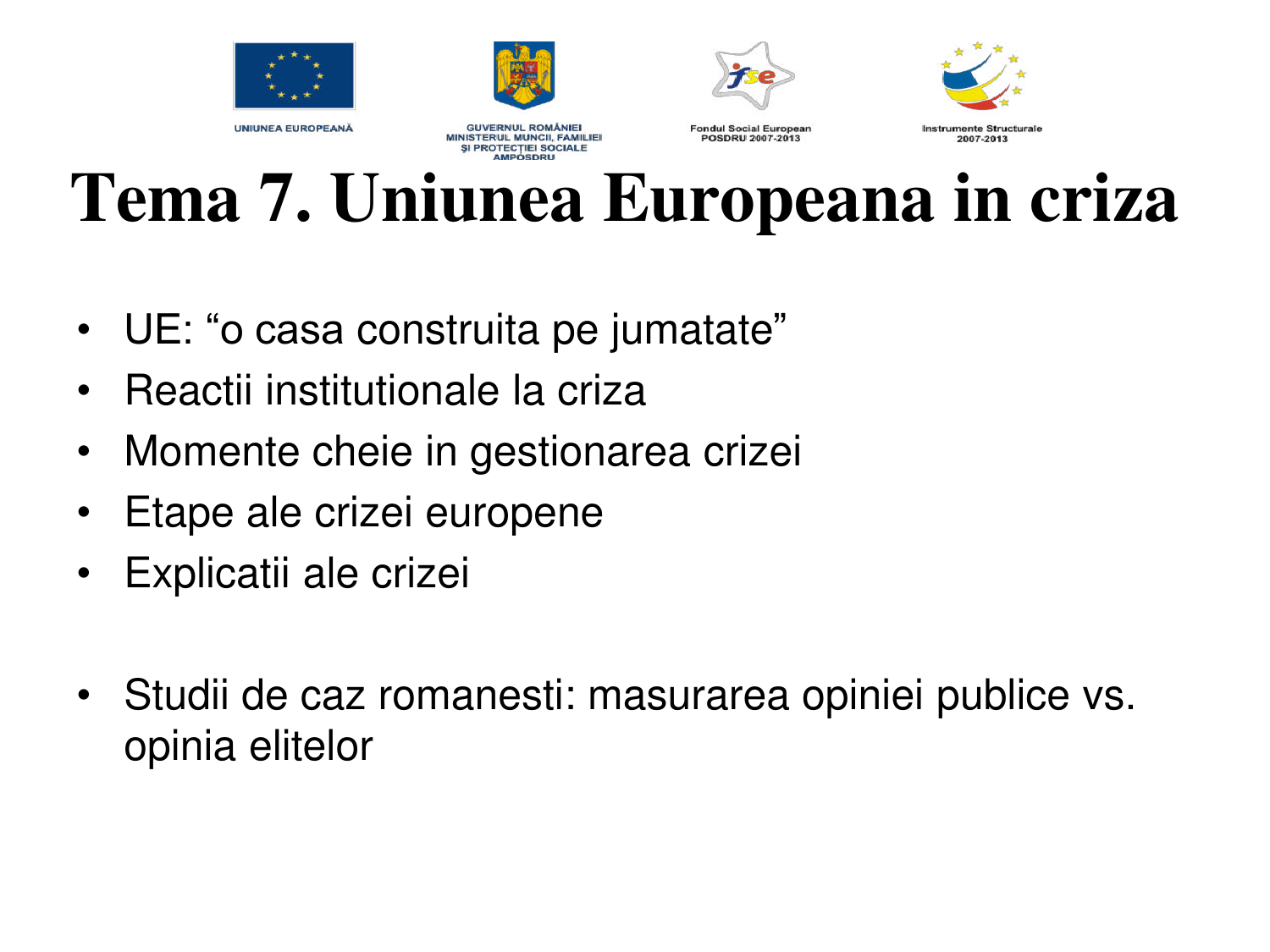

- Arts, Wil, Halman, Loek (2006), Identity: The Case of the European Union, *Journal of Civil Society*, 2(3), 179-198.
- Baycroft, Timothy (2004). "European Identity". in Taylor, Gary and Spencer, Steve (eds.). *Social identities: Multidisciplinary approaches*. New-York: Routledge, 145-161.
- Beciu, Camelia (2009), Percepția europenizării în instituțiile publice: Imaginarul "adaptării" la un nou sistem, *Revista Română de Sociologie*, XX(3-4), 193–214.
- Börzel, Tanja A, Risse, Thomas (2007), Venus Approaching Mars? The EU as an Emerging Civilian World Power, Paper presented at the Bi-Annual Conference of the European Union Studies Association (EUSA), Montreal, Canada.
- Brookes, Rod, Lewis, Justin, Wahl-Jorgensen, Karin, The media representation of public opinion: British television news coverage of the 2001 general election, *Media, Culture & Society*, 26(1), 63-80.
- Brubaker, Rogers, Cooper, Frederick (2000). "Beyond 'Identity'". *Theory and Society*. 29(1), 1-47.
- Bruter, Michael (2007), Symbols, Media, And The Emergence Of A Mass European Identity In Six Democracies, Paper Presented at the *American Political Science Association Annual Meeting* 2007 in Chicago, 1-38.
- Bukowski, Jeanie, Piattoni, Simona, Smyrl, Mark (2003), *Between Europeanization and Local Societies: The Space for Territorial Governance*, Rowman & Littlefield Publishers, Lanham.
- Cernat, Lucien, (2006), *Europeanization, Varieties of Capitalism and Economic Performance in Central and Eastern Europe (Studies in Economic Transition)*, Palgrave Macmillan, New York.
- Checkel, Jeffrey T., Katzenstein, Peter J. (2009). "The Politicization of European Identities". in Checkel, Jeffrey T., Katzenstein, Peter J. (eds.). *European identity*. Cambridge: Cambridge University Press, 1-25.
- Christiansen, Thomas, Jørgensen, Knud Erik, Wiener, Antje (eds.) (2001). *The Social Construction of Europe*. Thousand Oaks: Sage Publications.
- Conway, Martin, Patel, Klaus Kiran (eds.) (2010), *Europeanization in the Twentieth Century: Historical Approaches*, Palgrave Macmillan, New York.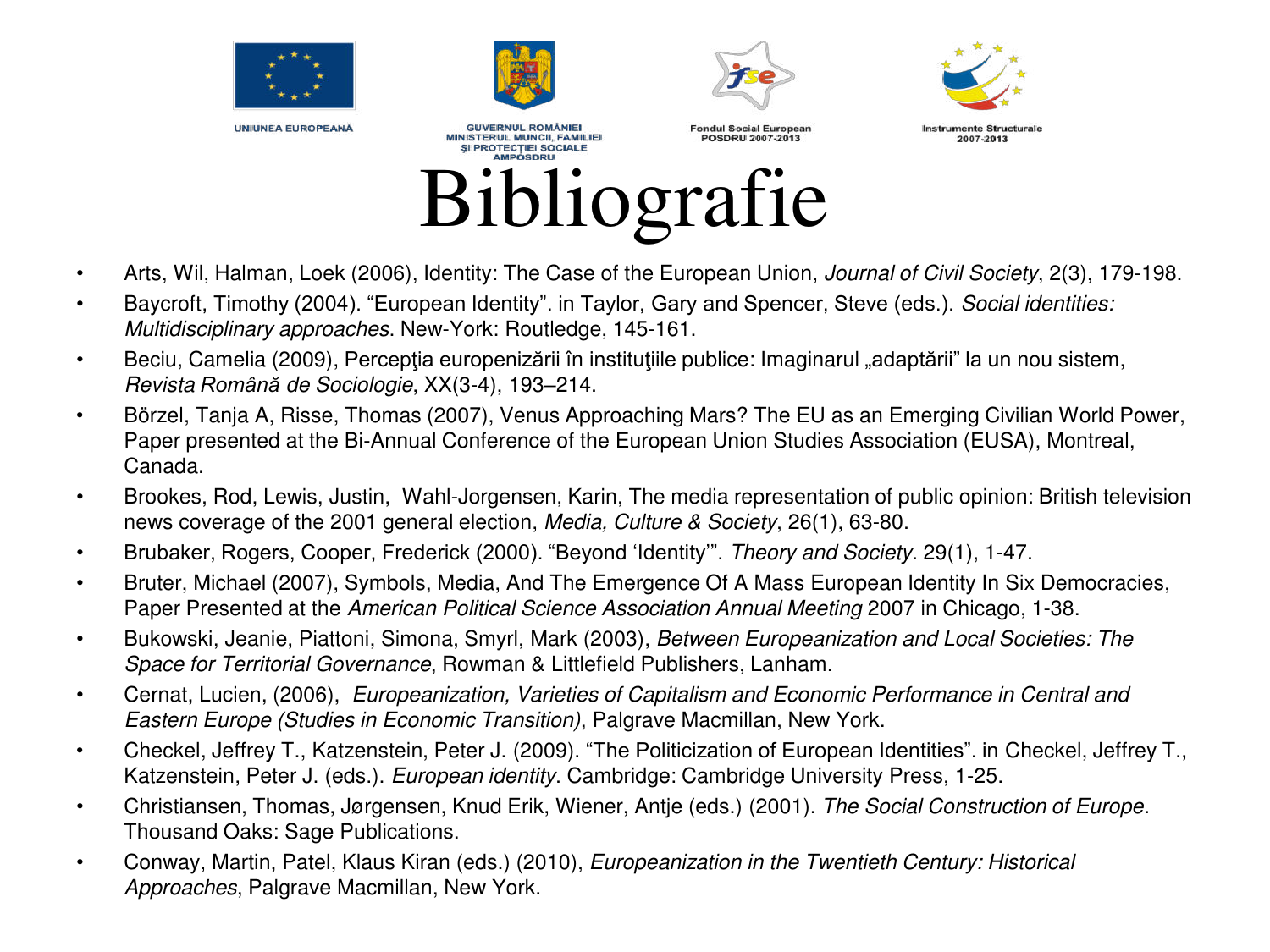



**GUVERNUL ROMÂNIEI** 

**MINISTERUL MUNCII, FAMILIEI** 



**Enndul Social European** 

POSDRU 2007-2013



**Instrumente Structurale** 2007-2013

SI PROTECTIEI SOCIALE **AMPOSDRU** Bibliografie

- Craib, Ian (1998). *Experiencing identity*. London: Sage Publications.
- de Vreese, Claes H., Banducci, Susan A., Semetko, Holli A., Boomgaardena, Hajo G. (2005), "Off-line": The 2004 European parliamentary elections on television news in the enlarged Europe, *Information Polity*, 10, 177–188
- de Vreese, Claes H., Banducci, Susan A., Semetko, Holli A., Boomgaarden, Hajo G. (2006), The News Coverage of the 2004 European Parliamentary Election Campaign in 25 Countries, *European Union Politics*, 7(4), 477–504.
- de Vries, Catherine E. Rosema, Martin (2007), The dual nature of EU issue voting: The impact of European integration in national and European parliamentary elections, *Paper presented at the 4th ECPR General Conference, Pisa, Italy*.
- Dell'Olio, Fiorella (2005), *The Europeanization Of Citizenship: Between The Ideology Of Nationality, Immigration And European Identity*, Ashgate Publishing, Aldershot.
- Dufek, Pavel (2009). "Fortress Europe or Pace-Setter? Identity and Values in an Intergrating Europe". *Czech Journal of Political Science*. 1, 44-62.
- Dyson, Kenneth (ed.) (2002), *European States and the Euro: Europeanization, Variation, and Convergence*, Oxford University Press, New York.
- Faist, Thomas (ed.) (2007), *The Europeanization of National Immigration Policies: Between Autonomy and the European Union (Migration, Minorities and Citizenship)*, Palgrave Macmillan, New York.
- Favel, Adrian (2009). "Immigration, Migration, and Free Movement in the Making of Europe". in Checkel, Jeffrey T., Katzenstein, Peter J. (eds.). *European identity*. Cambridge: Cambridge University Press, 167-189.
- Featherstone, Kevin, Radaelli, Claudio M (eds.) (2003), *The Politics of Europeanization*, Oxford University Press, New York.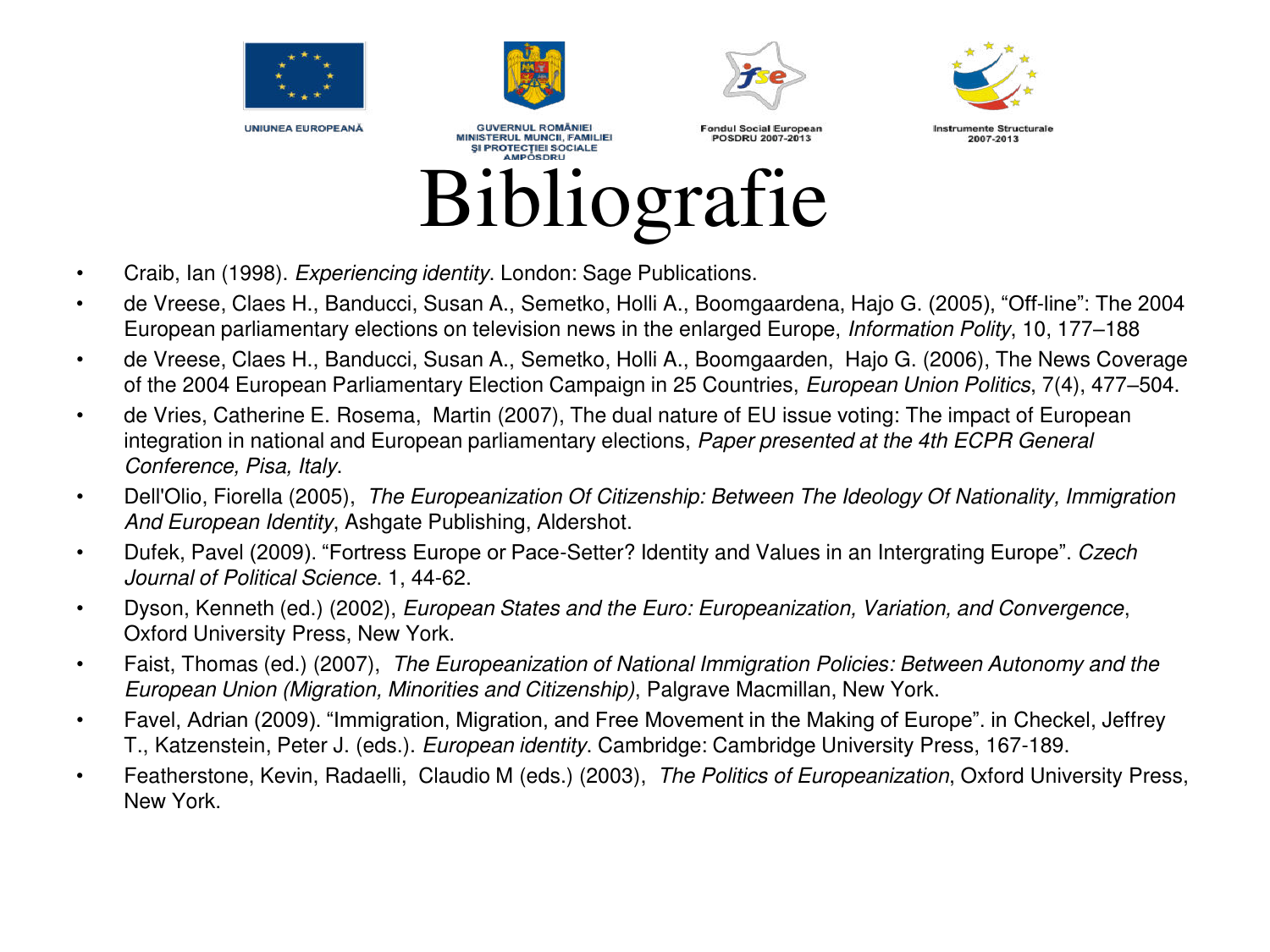



**GUVERNUL ROMÂNIEI** 

**MINISTERUL MUNCII, FAMILIEI** 



**Enndul Social European** 



**Instrumente Structurale** 2007-2013



- Ferencová, Michaela (2006). "Reframing Identities: Some Theoretical Remarks on 'European Identity' Building". I*nternational Issues & Slovak Foreign Policy Affairs*. 1, 4-17.
- Fligstein, Neil (2009). "Who Are the Europeans and How Does This Matter for Politics?". in Checkel, Jeffrey T., Katzenstein, Peter J. (eds.). *European identity*. Cambridge: Cambridge University Press, 132-166.
- Giddens Anthony (1991). *Modernity and Self-Identity: Self and Society in the late Modern Age*. Stanford: Stanford University Press.
- Grabbe, Heather (2006), *The EU's Transformative Power: Europeanization through Conditionality in Central and Eastern Europe (Palgrave studies in European Union Politics)*, Palgrave Macmillan, New York.
- Graziano, Paolo, (Editor), Vink, Maarten P. (eds) (2008), *Europeanization: New Research Agendas*, Macmillan, New York.
- Green Cowles, Maria, Caporaso, James, Risse, Thomas (eds.) (2001), *Transforming Europe : Europeanization and Domestic Change (Cornell Studies in Political Economy)*, Cornell University Press, New York.
- Habermas, Jurgen, "Further Reflections on the Public Sphere", in C. Calhoun (ed.), *Habermas and the Public Sphere*, Cambridge, Mass., The MIT Press, 1996, pp. 421-461.
- Habermas, Jurgen, "Where Is the Union Headed? (3) A Single European Destiny", *Die Zeit*, preluare şi traducere în engleză www.presseurop.eu, May 26, 2010.
- Habermas, Jurgen, "Why Europe Needs a Constitution", *New Left Review* 11, September-October 2001, http://www.newleftreview.org/A2343
- Habermas, Jurgen, *Between Facts and Norms: Contributions to a Discourse. Theory of Law and Democracy*, trans. W. Rehg, Cambridge, Mass., The MIT Press, 1996.
- Habermas, Jurgen, *Europe. The Faltering Project*, trans. C. Cronin, Cambridge, Polity Press, 2009.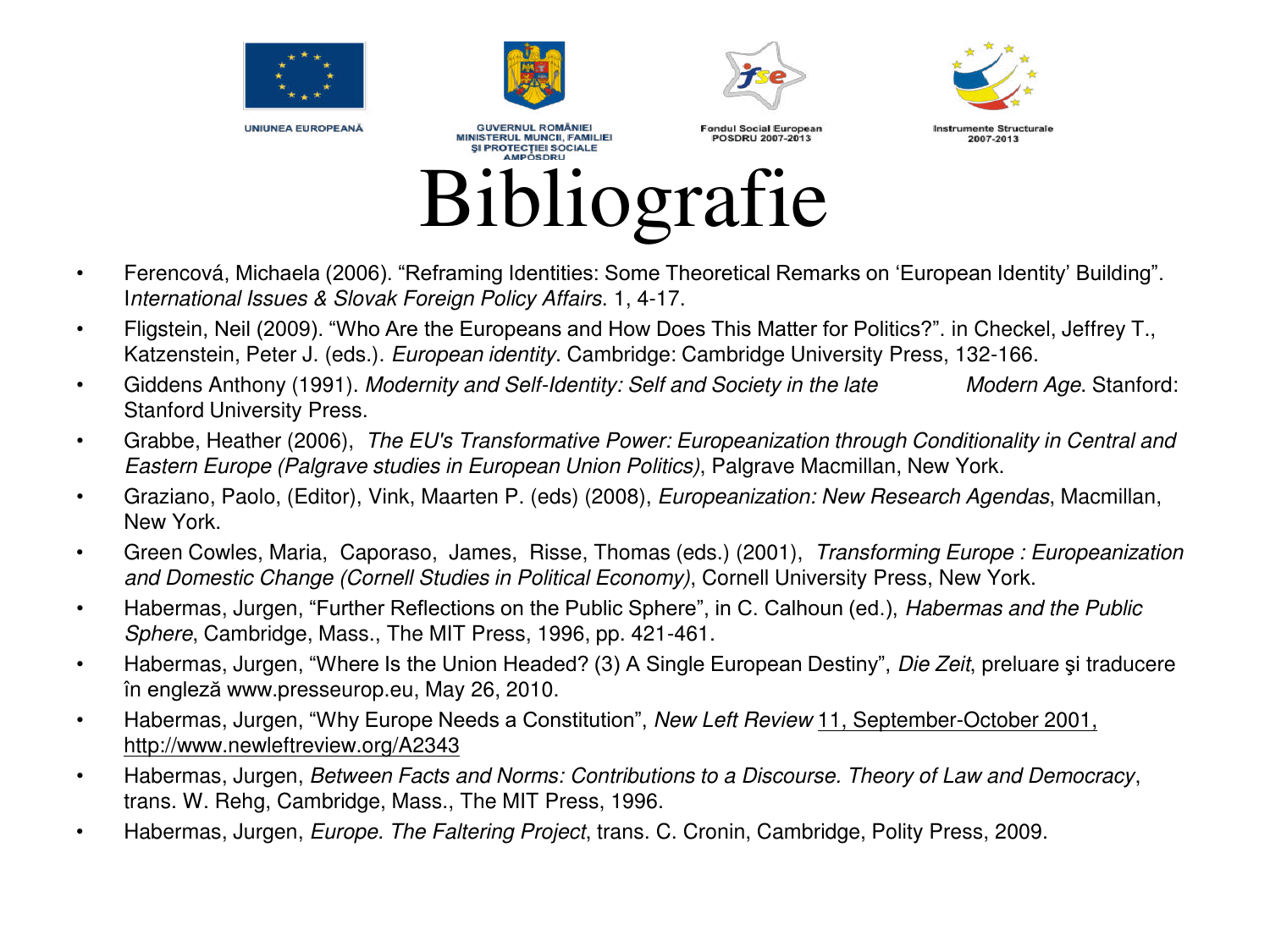

- Habermas, Jurgen, *Sfera publică şi transformarea ei structurală. Studiu asupra unei categorii a societăţii burgheze*, trad. J. Ianoşi, Bucharest, Comunicare.ro, 2005.
- Haverland, Markus (20005), Does the EU cause domestic developments? The problem of case selection in Europeanization research, *European Integration online Papers (EIoP)*, 9(2), [http://eiop.or.at/eiop/texte/2005-](http://eiop.or.at/eiop/texte/2005-002a.htm) [002a.htm](http://eiop.or.at/eiop/texte/2005-002a.htm)
- Hilson, Chris (2007), Legitimacy and rights in the EU: questions of identity, *Journal of European Public Policy*, 14(4), 527–543.
- Holzhacker, Ronald, Haverland, Markus (eds.) (2006), *European Research Reloaded: Cooperation and Integration among Europeanized States*, Springer, Dordrecht.
- Howell, Kerry E. (2004), Europeanization, *European Integration and Financial Services: Developing Theoretical Frameworks and Synthesising Methodological*, Palgrave Macmillan, New York.
- Hughes, James, Sasse, Gwendolyn, Gordon, Claire (2005), *Europeanization and Regionalization in the EU's Enlargement: The Myth of Conditionality (One Europe Or Several)*, Palgrave Macmillan, New York.
- Inthorn, Sanna (2006), What Does It Mean to Be an EU Citizen? How News Media Construct Civic and Cultural Concepts of Europe, *Westminster Papers in Communication and Culture*, 3(3), 71-90.
- Jenkins, Brian, Sofos, Spyros A. (eds.) (1996). *Nation and Identity in Contemporary Europe*. London New-York: Routledge, 1-5, 9-32.
- Jenkins, Richard (2000/1996). *Identitatea Socială (Social Identity)*. trad. Alex Butucelea. Bucharest: Univers.
- Jordan, Andrew (2005), *Environment Policy in Europe: The Europeanization of National Environmental Policy*, Routledge, New York.
- Kamphausen, Georg (2006). "European Integration and European Identity: Towards a Politics of Difference?". *International Issues & Slovak Foreign Policy Affairs*. 1, 24-31.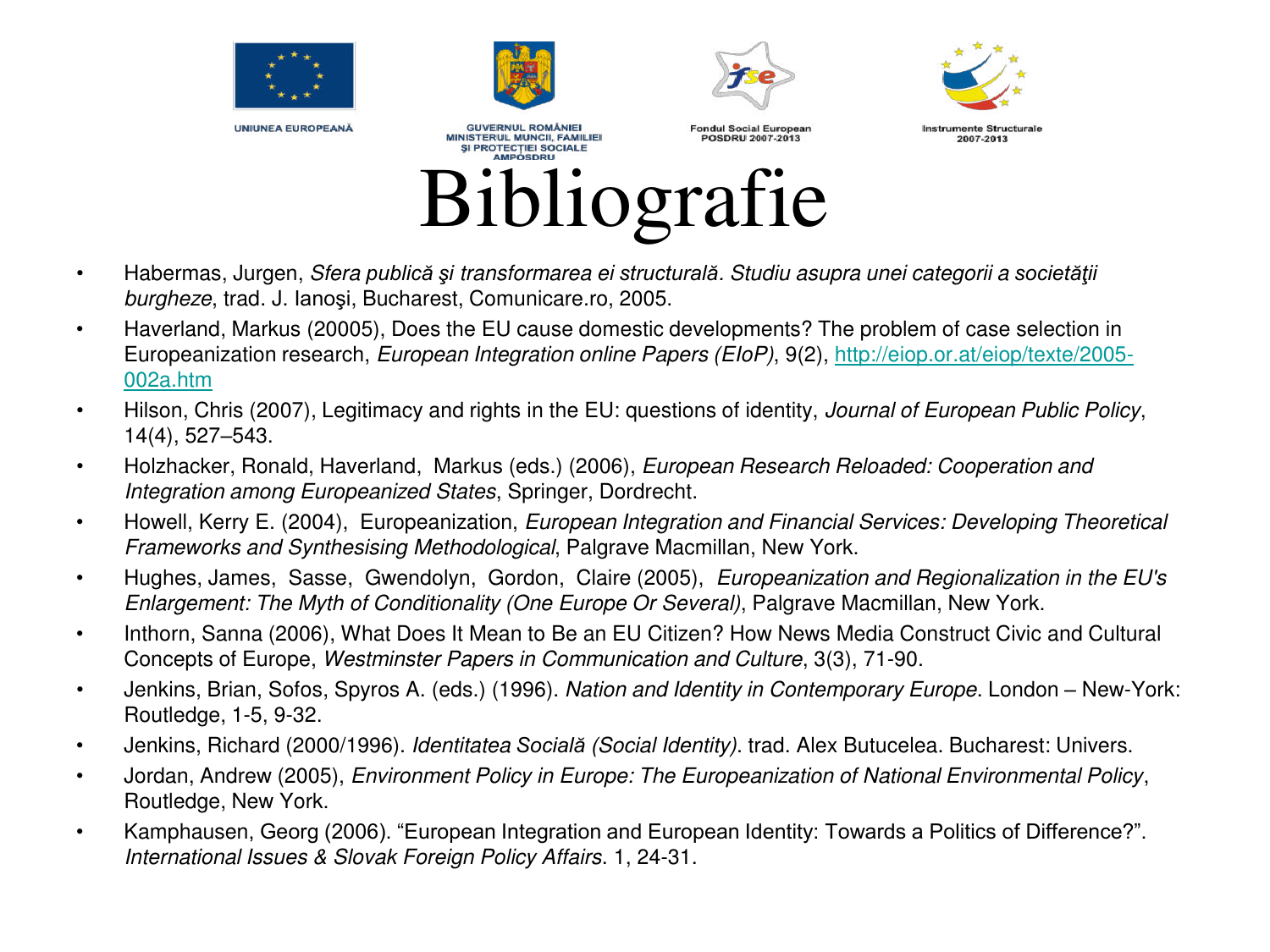



SI PROTECTIEI SOCIALE





**Fondul Social European MINISTERUL MUNCII, FAMILIEI** POSDRU 2007-2013

**Instrumente Structurale** 2007-2013

#### **AMPOSDRU** Bibliografie

- Katzenstein, Peter J., Checkel, Jeffrey T. (2009). "Conclusion European Identity in Context". in Checkel, Jeffrey T., Katzenstein, Peter J. (eds.). *European Identity*. Cambridge: Cambridge University Press, 213-227.
- Lazăr, Mirela (2009), Punctul de vedere european *vs*. punctul de vedere naţional în discursul şi practicile jurnalistice, Revista Română de Sociologie, XX(3-4), 253–263.
- Liefferink, Duncan (2007), *Environmental Policy in Europe: The Europeanization of National Environmental Policy*, Routledge, New York.
- Lippmann, Walter (2009/1922), *Opinia publică*, Bucureşti: Comunicare.ro.
- Marcussen Martin, Risse, Thomas, Engelmann-Martin, Daniela, Knopf, Hans Joachim, Roscher, Klaus (2001). "Constructing Europe? The Evolution of Nation-State Identities". in Christiansen, Thomas, Jørgensen, Knud Erik, Wiener, Antje (eds.). *The Social Construction of Europe*. Thousand Oaks: Sage Publications, 101-120.
- Marunowski, Kenneth (2008), "United in Diversity": Inscribing a European Ideal, *China Media Research*, 4(3), 53- 62.
- Menz, Georg (2009), *Varieties of Capitalism and Europeanization: National Response Strategies to the Single European Market*, Oxford University Press, New York.
- Meunier, Sophie (2004), Globalization and Europeanization: A Challenge to French Politics, *French Politics*, 2, 125-150.
- Mihalikova, Silvia, Changing Identities in the European Enlargement Process (2006), European Identity 2006, *International Issues & Slovak Foreign Policy Affairs*, 15(1), 32-40.
- Pagden, Anthony (ed.) (2002). *The Idea of Europe: From Antiquity to the European Union*. Cambridge: Cambridge University Press.
- Paraskevopoulos, Christos J. (2001), *Interpreting Convergence in the European Union: Patterns of Collective Action, Social Learning and Europeanization*, Palgrave Macmillan, New York.